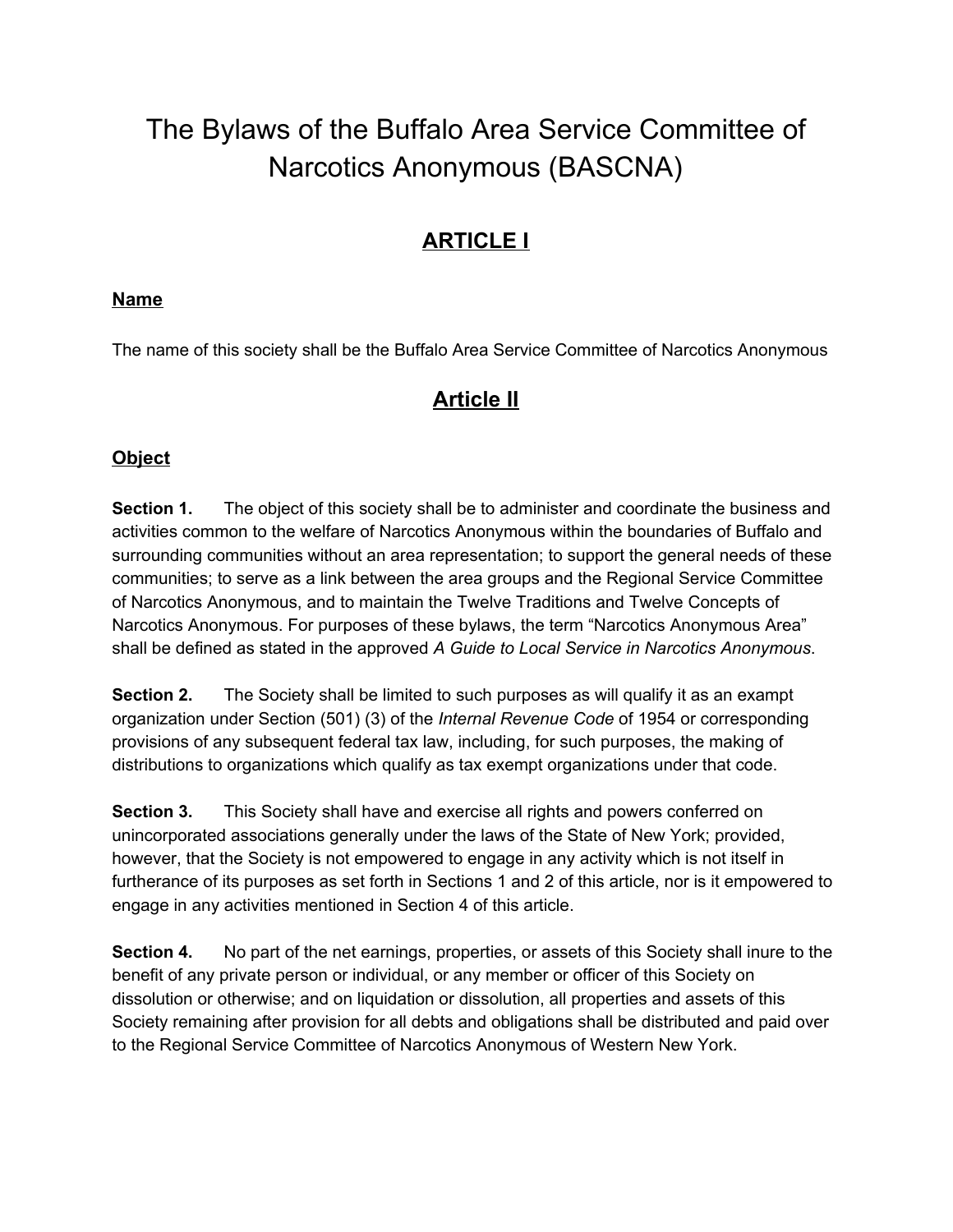**Section 5.** For the purpose of carrying out its object and purposes, the Society may acquire, receive, and hold in its name by purchase, gift, grant or bequest, any real or personal property, and may transfer, sell, mortgage, convey, let, or otherwise use the same, subject to and in accordance with these Bylaws hereafter adopted, consistent with the purposes for which the Society is formed.

**Section 6.** In regards to service, members of the Area Service structure as defined in Article V, as well as members of Area Service sub-committees are required to be clean, where there is a clean time requirement by the definition in; Bulletin #29, and "NA Groups and Medication", and "Narcotics Anonymous and Persons Receiving Medicated Assisted Treatment".

# **Article III**

## **Members**

**Section 1.** This Society shall have two (2) classes of members only, that of Voting, the other of Non-voting. Only voting members shall have voting rights. No person shall hold more than one membership in a class or combination thereof.

**Section 1.1.** Voting Members - The voting members of the Society shall be the Group Service Representative (GSR) or in the GSR's absence, the Group Service Representative- Alternate (GSR Alternate) of each Narcotics Anonymous group within Buffalo and surrounding areas who attend the last two regular area service meetings. For the purpose of these Bylaws, the terms Group Service Representative and Group Service Representative - Alternate shall be defined as stated in the approved *A Guide to Local Services in Narcotics Anonymous.* Any group whose GSR or GSR Alternate who is absent for two consecutive meetings will be considered inactive for voting purposes at the roll call of the third meeting. Any group whose GSR or GSR Alternate has attended two consecutive meetings will then be eligible to vote at the third consecutive meeting attended.

**Section 1.2.** Non-voting members - The non-voting members of the Society shall be the representatives of subcommittees as defined in Article IX of these Bylaws, and officers of the Society.

**Section 2.** There shall be no dues or fees for membership.

# **Article IV**

### **Observers**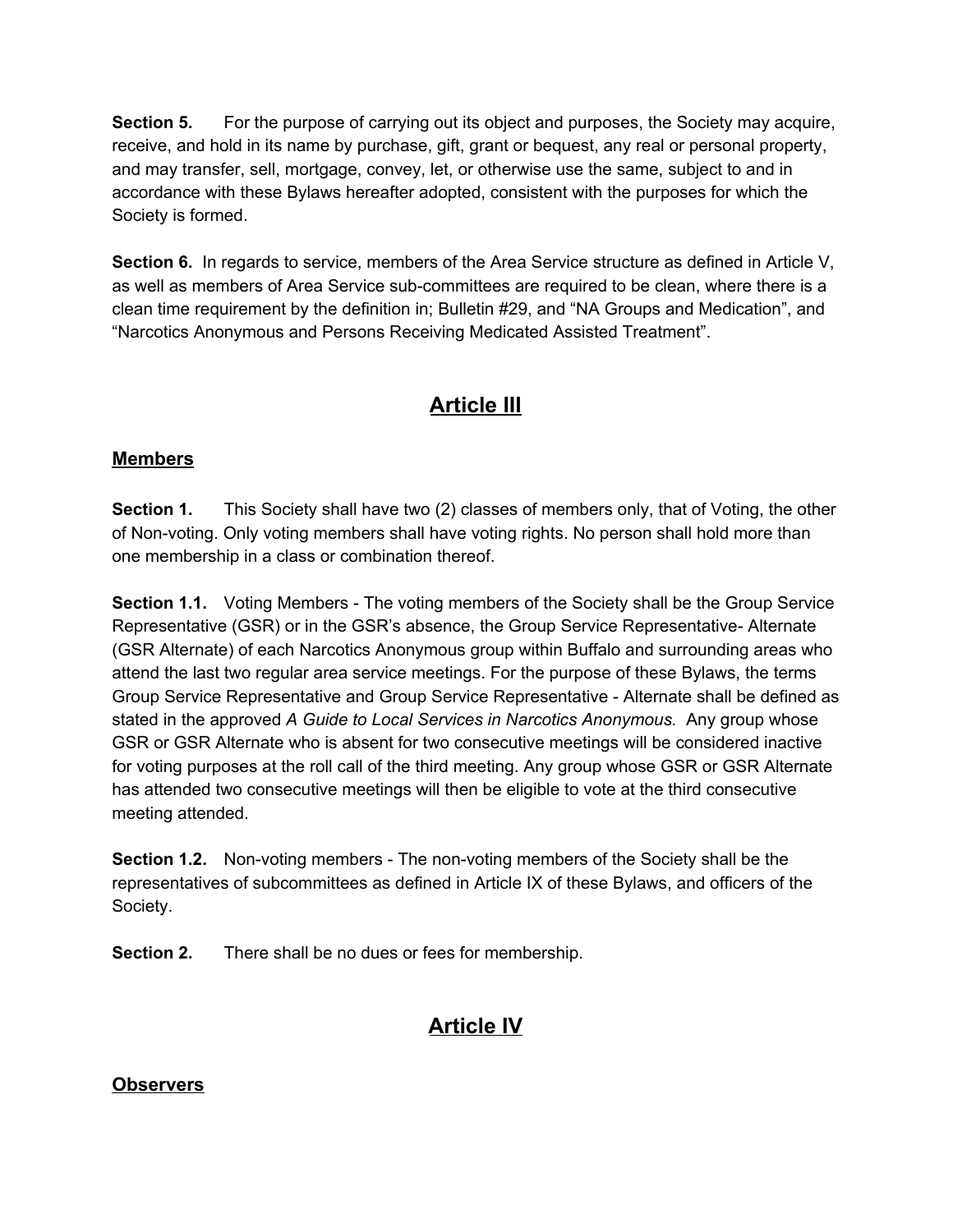Attendance of any meeting of this Society shall be limited to Narcotics Anonymous members only. Narcotics Anonymous members not addressed elsewhere in these Bylaws shall be classified as observers. Observers shall have the specific right to request the floor for purpose of debate. This shall be made through a member of the Society.

# **Article V**

## **Officers & Subcommittee Chairpersons**

**Section 1.** The officers of this Society shall consist of a Chairperson, Vice-Chairperson, Secretary, Treasurer, Assistant/Alternate Treasurer, Regional Committee Member-Alternate (RCM-Alternate).

**Section 1.1. Meeting Schedule Coordinator:** The Area Service Committee Chairperson shall appoint a meeting schedule coordinator(s) at the annual meeting. The coordinator(s) is responsible for the developing of an accurate meeting schedule for the local group/assembly on a monthly or quarterly basis and will do so within the guidelines as stated in the Area Bylaws and direction of the voting members when appropriate. The Committee meeting each month. A Narcotics Anonymous meeting within the Buffalo Area must meet every week for two months to be applied to the schedule to assure active participation for local members.

**Section 2.** At the regular meeting held in November, nominations from the floor shall be made for the positions of officers, chairs of standing subcommittees, and two (2) active GSRs to server on the Steering committee. Nominations can be made by any member of the Society as defined in *Article III* of these Bylaws. Additional nominations from the floor shall be permitted at the regular meeting in December. Nominations shall close at the regular meeting in December.

**Section 2.1.** Nominees for the elected positions described must be present at either the November or December regular meeting to accept the nomination and answer the five questions: 1.) Do you meet the clean time requirement? 2.) What experience do you bring to the position you are nominated for? 3.) Have you stolen or misappropriated NA funds? 4.) Have you ever not completed a service commitment and why? 5.) Do you foresee any reason why you could not fulfill the service commitment you are nominated/elected for?

**Section 2.2.** In the event there are no no nominations for an elected position, nominations may be opened at the annual meeting in January for that position only.

**Section 3.** The officers and subcommittee chairpersons shall be elected by ballot to serve for one year or until their successors are elected, and their term of office shall begin at the start of the regular meeting following the meeting at which they are elected. Members nominated must be present at the January meeting to be elected.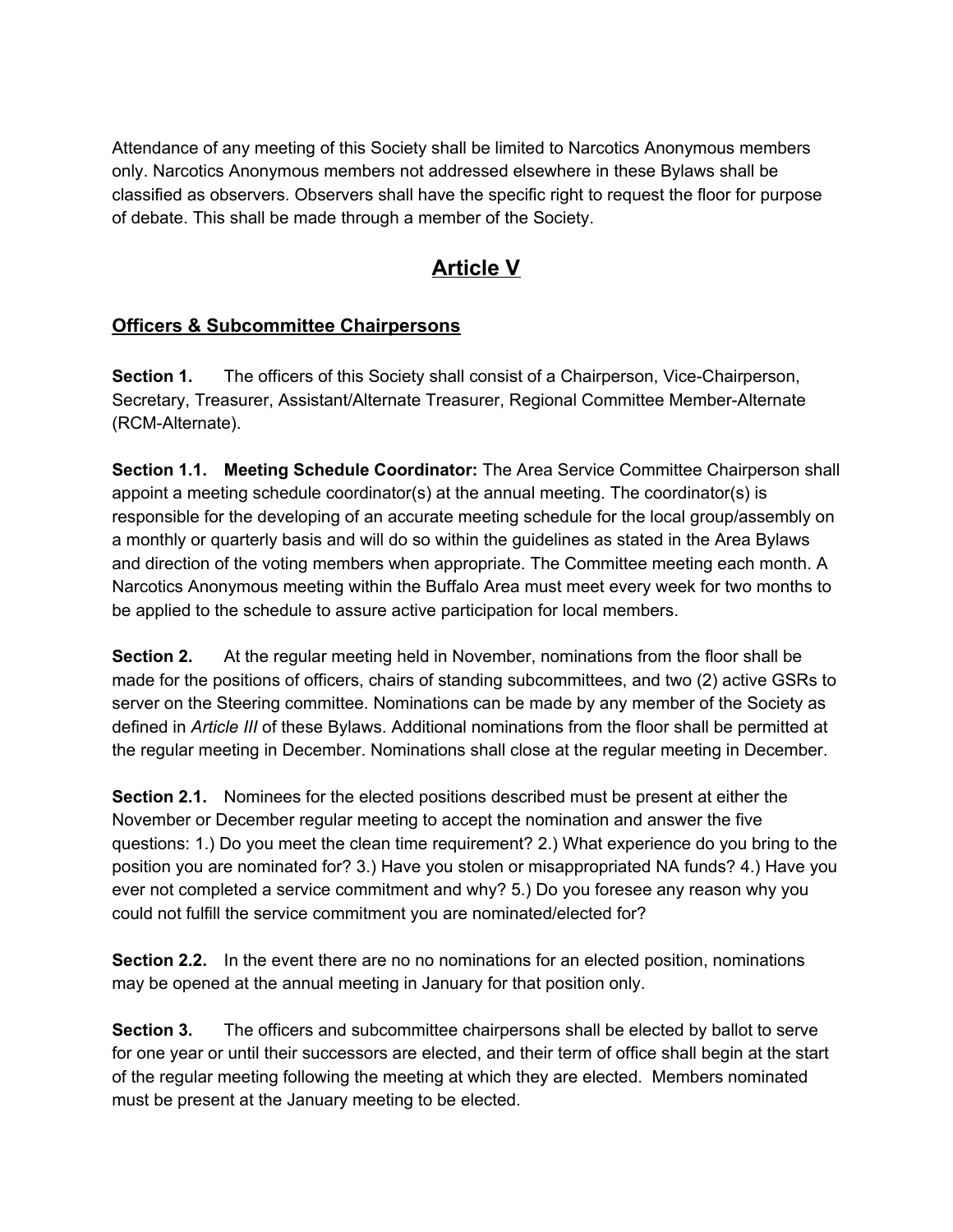**Section 4.** No officer, subcommittee chairperson or subcommittee Vice-Chairperson shall shall hold more than one elected position within that subcommittee or within the Buffalo Area at a time. No officer or subcommittee chairperson shall be eligible to serve more than two terms consecutively in the same elected position.

**Section 5.** An election to fill a vacancy in an elected position described in Article shall occur within two regular meetings after a nomination(s) has has been made. Notice of intent to fill a vacancy shall be provided. In the case of vacancy in the office of Chairperson, the Vice-Chairperson shall assume the duties of the Chairperson until the start of the regular meeting following the election of a Chairperson.

**Section 6.** Any officer of subcommittee chairperson will be immediately dismissed from their position, and a vacancy shall arise in such a position for the following reasons:

- a) Absences from two (2) consecutive regular meetings of the Society without submitting a written report to the Society or having a representative present.
- b) Absence from any four (4) regular meetings of the Society within a twelve (12) month period with or without a report or report or representative.
- c) Violation of the BASCNA Theft Policy, as defined in *Article X Section 7.*

**Section 7.** Any officer or subcommittee chairperson who chronically fails to adequately fulfill the duties of the elected position they hold, in accordance with these Bylaws, the Traditions of NA, the Concepts of NA, and the *Guide to Local Service in Narcotics Anonymous* may be removed from their position at the discretion of the ASC by two-thirds (⅔) majority vote, and a vacancy shall arise in such a position.

# **Article VI**

### **Duties of Officers**

### **Section 1. Chairperson (Clean time requirement minimum 3 years)**

It is the duty of the Chairperson of this Society:

- a) To open the meeting at the appointed time by taking the chair and calling the meeting to order, having ascertained that a quorum is present.
- b) To announce in proper sequence, the business that comes before the assembly or becomes in order in accordance with the prescribed order of business, agenda, or program and with existing orders of the day.
- c) To recognize members or observers who are entitled to the floor.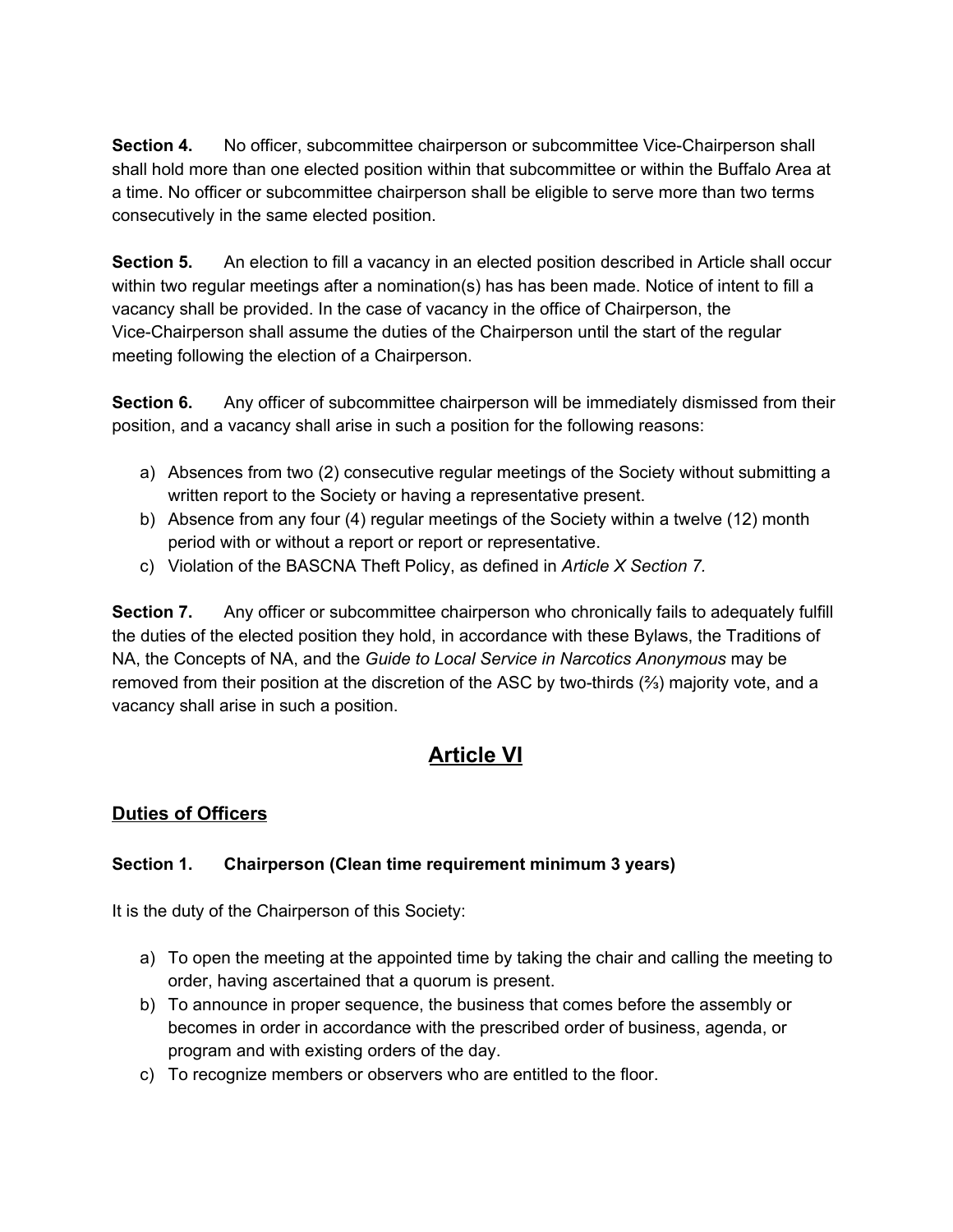- d) To state and to put to a vote all questions that legitimately come before the assembly as motions or that the result of each vote; or, if a motion is not in order is made, to rule it out of order.
- e) To protect the assembly from obviously frivolous or dilatory motions by refusing to recognize them.
- f) To enforce the rules relating to debate and to order decorum within the assembly.
- g) To expedite business in every way compatible with the right of members and observers.
- h) To decide all questions of order, subject to appeal-unless when in doubt, the Chairperson prefers to submit such a question to the assembly for decision.
- i) To respond to inquiries of members relating to parliamentary procedure or factual information bearing on the business of the assembly.
- j) To authenticate by the Chairperson's signature, when necessary, all acts, orders, and proceedings of the assembly.
- k) To declare the meeting adjourned when the assembly so votes or, where applicable, at the time prescribed in the program, or at any time in the event of a sudden emergency affecting the safety of those present.
- l) To arrange the agenda for each meeting.
- m) To conduct correspondence of the Society, as may be necessary.
- n) To conduct correspondence of the Society, as may be necessary.
- o) To sign all certified copies of acts of the Society.
- p) To be an ex officio non-voting member of all subcommittees.
- q) To appoint all special committees except, when in the interest of the Society, it is deemed necessary to elect a special committee by ballot.
- r) To maintain the Society's files and archives.
- s) To be co-signer of the Society's bank account.

#### **Section 2. Vice-Chairperson (Clean time requirement minimum 2 years)**

It is the duty of the Vice-Chairperson of this Society:

- a) In the absence of the Area Chairperson, to serve as Area Chairperson
- b) To coordinate the functions of all subcommittees, in the absence of a subcommittee Chairperson the Vice Chairperson of this BASCNA body is to act as Chairperson of the aforementioned subcommittee.
- c) To manage the registration of members.
- d) To be an ex officio non-voting member of all subcommittees.
- e) To contact any member holding elected position who misses any regular meetings of the Society and inform them that they must attend the next regular meeting of the Society or send a representative or written report to confirm that their officer's responsibilities are being met to the satisfaction of the Society as a whole, or automatically resign their office, in accordance with Article V. Section 6 of these Bylaws.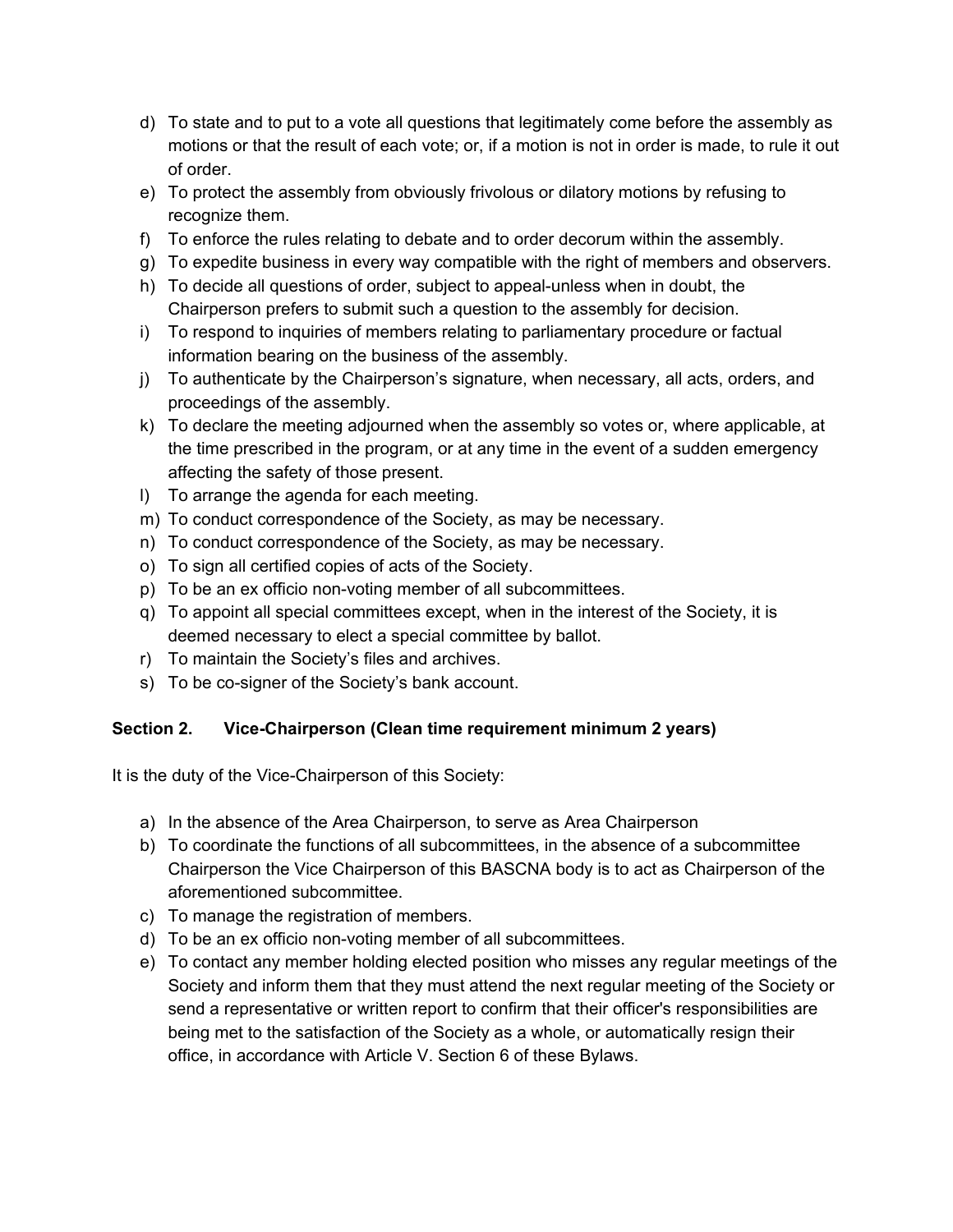f) To contact any group listed on the meeting schedule at least every (6) months who do not attend the Area Service meeting to assure active meetings on the meeting schedule and to notify the appointed Meeting Schedule Chairperson(s) of any changes.

#### **Section 3. Regional Committee Member (Clean time requirement minimum 3 years)**

It is the duty of the Regional Committee Member of this Society:

- a) In the absence of the Chairperson and Vice-Chairperson to serve as Chairperson
- b) To represent the Society at each meeting of the Regional Service Committee (RSC).
- c) To provide the Society with the agenda for the next meeting of the RSC sixty (60) days prior to that meeting.
- d) To make a report to the assembly at each regular meeting covering the business of the RSC.
- e) To actively serve on one RSC subcommittee, when feasible.

#### **Section 4. Secretary (Clean time requirement minimum 1 year)**

It is the duty of the Secretary of this Society:

- a) In the absence of the Chairperson, the Vice-Chairperson, and the Regional Committee Member, to call the meeting to order and preside until the immediate election of a Chairperson pro tempore.
- b) To keep a record of all the proceedings of the Society.
- c) To keep on file all committee reports.
- d) To keep the Society's official membership roll; and to call the roll at each regular meeting.
- e) To make minutes and records available to members upon request.
- f) To notify officers, committee members, and delegates of their election or appointment, to furnish committees with whatever documents are required for the performance of their duties, and to have on hand at each meeting a list of all existing committees and their members.
- g) To sign all certified copies of acts of the Society.
- h) To maintain record books in which the Bylaws, special rules of order, standing rules, and minutes are entered, with any amendments to these documents properly recorded, and to have the current record books on hand at every meeting.
- i) To send out the membership a notice of each special meeting known as the "call" of the meeting.
- j) To conduct the correspondence of the Society that is not a function proper to other officers, or to committees.
- k) To prepare, prior to each meeting, an order of business for the use of the presiding officer, knowing in their exact order, under each heading, all matters known in advance that are due to come up and, if applicable, the times for which the are set.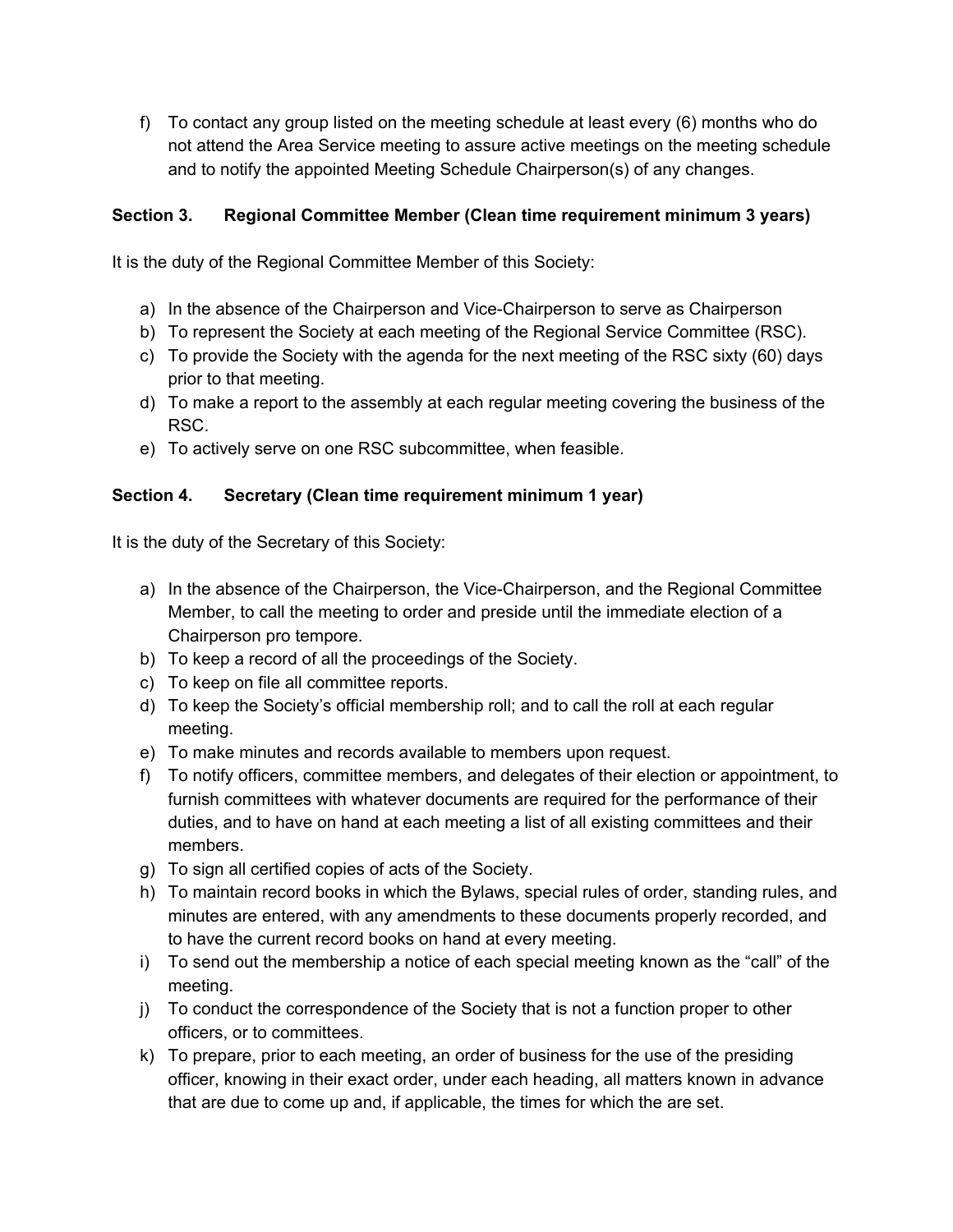#### **Section 5. Treasurer (Clean time requirement minimum 4 years)**

It is the duty of the Treasurer of this Society:

- a) To be the custodian of the Society's funds, not entrusted to other officers, or committee.
- b) To be a co-signer of the Society's bank account.
- c) To make a report of the receipts and disbursements at each regular meeting.
- d) To make a full financial report at the annual meeting to be audited by an appointed committee.
- e) To Disburse funds as necessary to fulfill the object of the Society.

#### **Section 6. Assistant/Alternate Treasurer (Clean time requirement minimum 3 years)**

It is the duty of the Assistant/Alternate Treasurer of this Society:

- a) To assist the Treasurer at the Society's meetings with donation collections, disbursement of funds, and financial reports.
- b) To assist the Treasurer in monthly audits of the Society's funds.
- c) Not to be a co-signer of the Society's bank account.
- d) Not to be a bank depositor of the Society's funds.

### **Section 7. Regional Committee Member - Alternate (Clean time requirement min 2 years)**

It is the duty of the Regional Committee Member - Alternate of this Society:

- a) In the absence of the Regional Committee Member to serve as Regional Committee Member.
- b) This is a two (2) year commitment and this position automatically becomes RCM in a vacancy at the start of the second year of service.
- c) To attend each meeting of the Regional Service Committee, if feasible.
- d) To actively serve on one RSC subcommittee, if feasible

**Section 8.** Any members of this Society who does not carry out the duties of their office, or any members, who twice violates the duties of their office, shall automatically resign any and all of offices held in this society and a vacancy shall arise in all such offices.

# **Article VII**

#### **Meetings**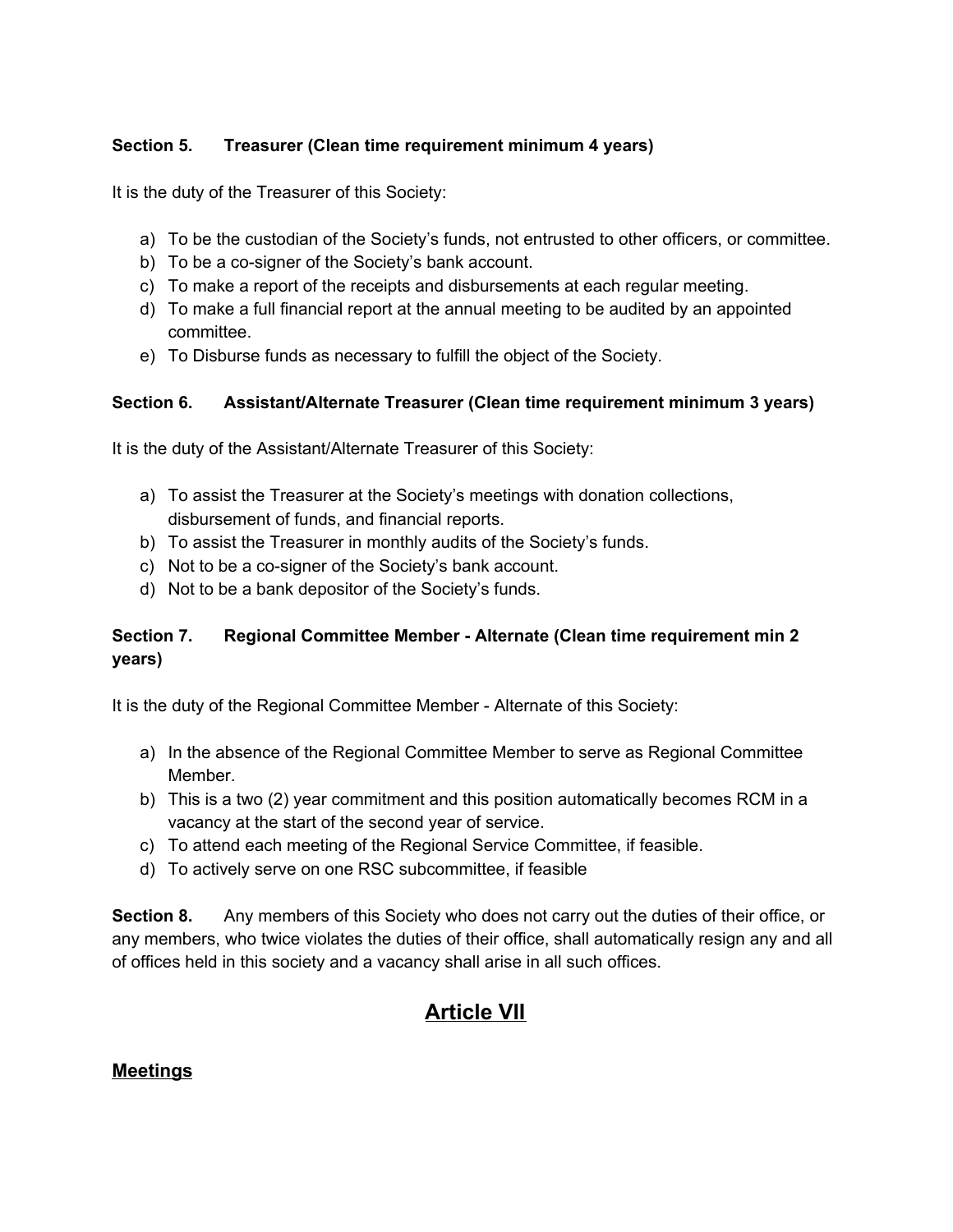**Section 1.** Regular meetings of this Society shall be held on the second (2nd) Sunday of each month unless otherwise ordered by the Society or by the Steering Committee.

**Section 2.** The regular meeting on the second (2nd) Sunday of January shall be known as the annual meeting and shall be for the purpose of electing officers, electing chairpersons of the subcommittees and provided in *Article IX* of these Bylaws, receiving Annual reports from officers and subcommittees, and for any other routine business that may arise.

**Section 3.** Special meetings may be called by the Chairperson of the Society, and shall be called upon the written request of five (5) members of the Society. The purpose of the meeting shall be stated in the call. No business other than that mentioned in the call will be conducted. At least (10) days' notice shall be given

**Section 4.** Attendance of at least ⅓ voting members of this Society shall constitute a quorum and be required only at the start of the meeting.

# **Article VIII**

# **Steering Committee**

**Section 1.** The Society shall have seven (7) members of the Steering Committee. The members of the Steering Committee shall be the Society's Chairperson, Vice-Chairperson, Secretary, Treasurer, REgional Committee Member and two (2) GSR's. At the annual meeting, two (2) active GSR's shall be elected as members of the Steering Committee. This committee shall elect the Chairperson of this committee promptly after the annual meeting. The members of the Steering Committee shall hold offices for a one (1) year term or until their successors are elected, provided that they continue to meet the qualifications required by these Bylaws. Their term of office shall begin at the start of the regular meeting following the meeting at which they are elected. No person shall be eligible to serve more than two (2) terms consecutively on this committee. An election to fill a vacancy in office as provided in this section shall occur within two (2) regular meetings after the vacancy arises. Notice of intent to fill a vacancy shall be provided.

**Section 2.** The Steering Committee shall make recommendations to the Society, perform any other duties expressly delegated to it by the Society, and shall perform such other duties as are specified in these Bylaws. The Steering Committee shall be subject to the orders of the Society, and none of their acts shall conflict with action taken by the Society.

**Section 3.** The Steering Committee shall meet at any time deemed necessary by its Chairperson or the Society's Chairperson. The Steering Committee shall submit a written report of the month's business at each regular meeting of the Society.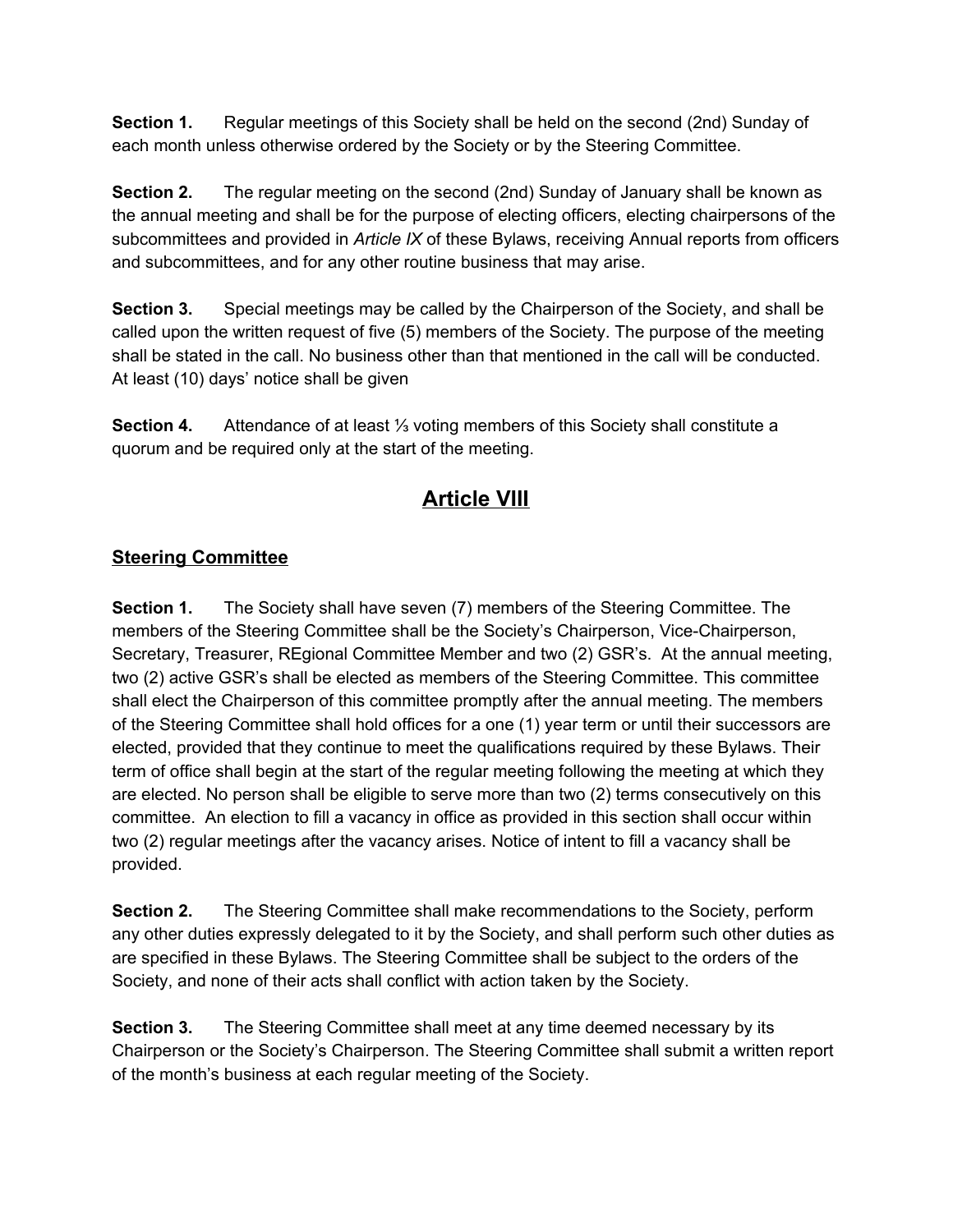**Section 4.** The Steering Committee is directed to report the ASC within thirty (30) days, all business (motions, syntax) that is directed to the steering committee is placed back on the table at the next ASC meeting.

**Section 5.** The Steering Committee must perform annual, and/or biannual, financial auditing of the ASC and it's subcommittees.

# **Article IX**

# **Subcommittees**

## **Section 1. Public Relations (Chairperson clean time requirement minimum 2 years)**

A Public Relations Subcommittee shall be composed of a Chairperson, Vice-Chairperson, Secretary, Treasurer and other volunteers. The assembly at the annual meeting shall elect the Chairperson, the Vice-Chairperson, Secretary, and Treasurer shall be appointed by the committee Chairperson promptly after the annual meeting. It shall be the duty of this committee to arrange speakers for speaking events outside the Narcotics Anonymous community, and to coordinate media activities. This committee shall have standing authority to act for the Society in matters relating to the aforementioned duties, and will do so within the guidelines as stated in the approved *Guide to Public Information,* or corresponding literature.

# **Section 2. Literature (Chairperson clean time requirement minimum 2 years)**

A Literature Subcommittee shall be composed of a Chairperson, a Treasurer/Inventory Manager, and other volunteers. The Chairperson shall be elected by the assembly at the annual meeting. The Treasurer/Inventory Manager shall be appointed by the committee Chairperson promptly after the annual meeting. It shall be the duty of this committee to contribute written material to the Regional Service Literature Committee to develop new literature, and keep a stock of Literature on hand to distribute to groups in the Buffalo area. This committee shall have standing authority to act for the Society in matters relating to the aforementioned duties, and will do so within the guidelines as set forth in the approved *Literature Handbook* or corresponding literature.

## **Section 3. Hospitals & Institutions (Chairperson clean time requirement minimum 2 years)**

A Hospitals and Institutions Subcommittee shall be composed of a Chairperson, a Vice-Chairperson/Secretary, a Coordinator/Treasurer, and other volunteers. The Chairperson shall be elected by the assembly at the annual meeting. The Vice-Chairperson/Secretary and Coordinator/Treasures shall be appointed by the committee promptly after tha annual meeting. It shall be the duty of this committee to unify efforts of the 12th step work within hospitals and institutions. This committee shall have standing authority to act for the Society in matters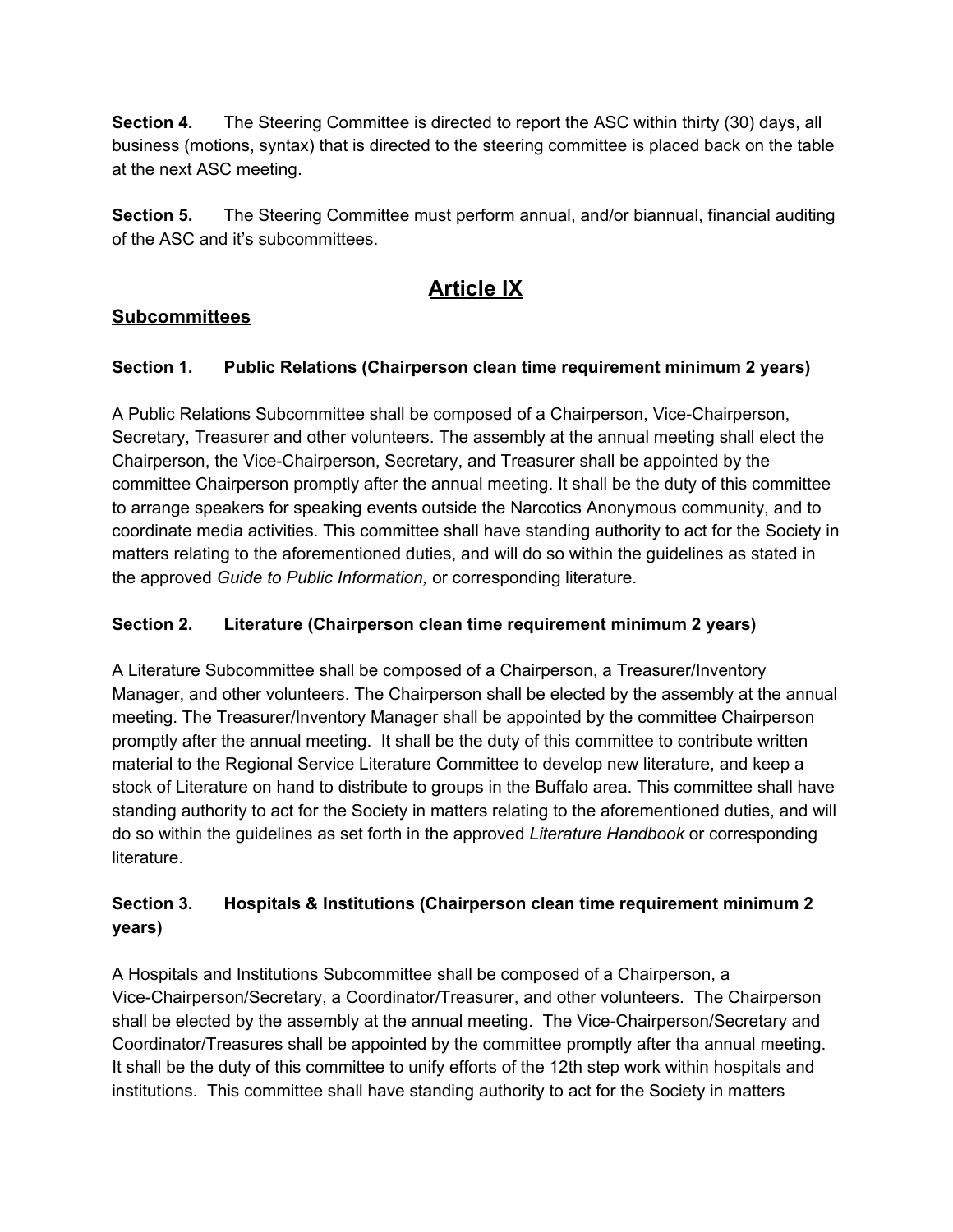relating to the aforementioned duties, and will do so within the guidelines as set forth in approved H&I *Handbook* or corresponding literature.

# **Section 4. Buffalo Area Convention (Chairperson clean time requirement minimum 3 years)**

A subcommittee shall be formed annually at the ASC meeting following the event. It shall be composed of a Chairperson, Vice-Chairperson/Secretary, Treasurer, and other volunteers. The chairperson shall be elected by the assembly the month before the annual event. This committee shall be responsible for the planning of a convention weekend to be held annually. Their duties shall be including all arrangements that will insure that the event takes place. The committee shall have standing authority to act for this Society in matters relating to the aforementioned duties.

# **Section 5. Phoneline (Chairperson clean time requirement minimum 2 years)**

A Phoneline subcommittee shall be composed of a Chairperson, Vice-Chairperson, Secretary, and other volunteers. The assembly at the annual meeting shall elect the Chairperson. The Chairperson of the subcommittee shall appoint the Vice-Chairperson and Secretary promptly after the annual meeting. It shall be the be the duty and purpose of the subcommittee to unify efforts to maintain our primary purpose to carry the message to the addict who still suffers by providing Phoneline service in accordance with the Twelve Traditions of Narcotics Anonymous. This subcommittee shall have standing authority to act for the society in matters relating to aforementioned duties and will do so within the guidelines as set forth in approved *A Guide to Phoneline Service.* The Qualifications for Chairperson for this committee shall parallel those of the PR Chairperson as set forth in approved *A guide to Local Services in Narcotics Anonymous.*

# **Section 6. Activities (Chairperson clean time requirement minimum 2 years)**

An Activities subcommittee shall be composed of a Chairperson, Vice-Chairperson, Secretary, Treasurer, and other Volunteers. The Chairperson shall be elected by the assembly at the annual meeting. The Vice-Chairperson, Secretary, and Treasurer shall be appointed by the committee Chairperson promptly after the annual meeting. It shall be the duty and purpose of this subcommittee to unify local groups by providing activities on a monthly basis (third weekend of each month) of the subcommittee's choice, to provide the area service committee with a newsletter titled *Just for Today* within the guidelines of the approved service manual standing authority to act for the Society in matters relating to the aforementioned duties, and will do so within the guidelines as stated in the *Guide to local service in Narcotics Anonymous* or corresponding literature.

### **Section 7. Policy (Chairperson clean time requirement minimum 2 years)**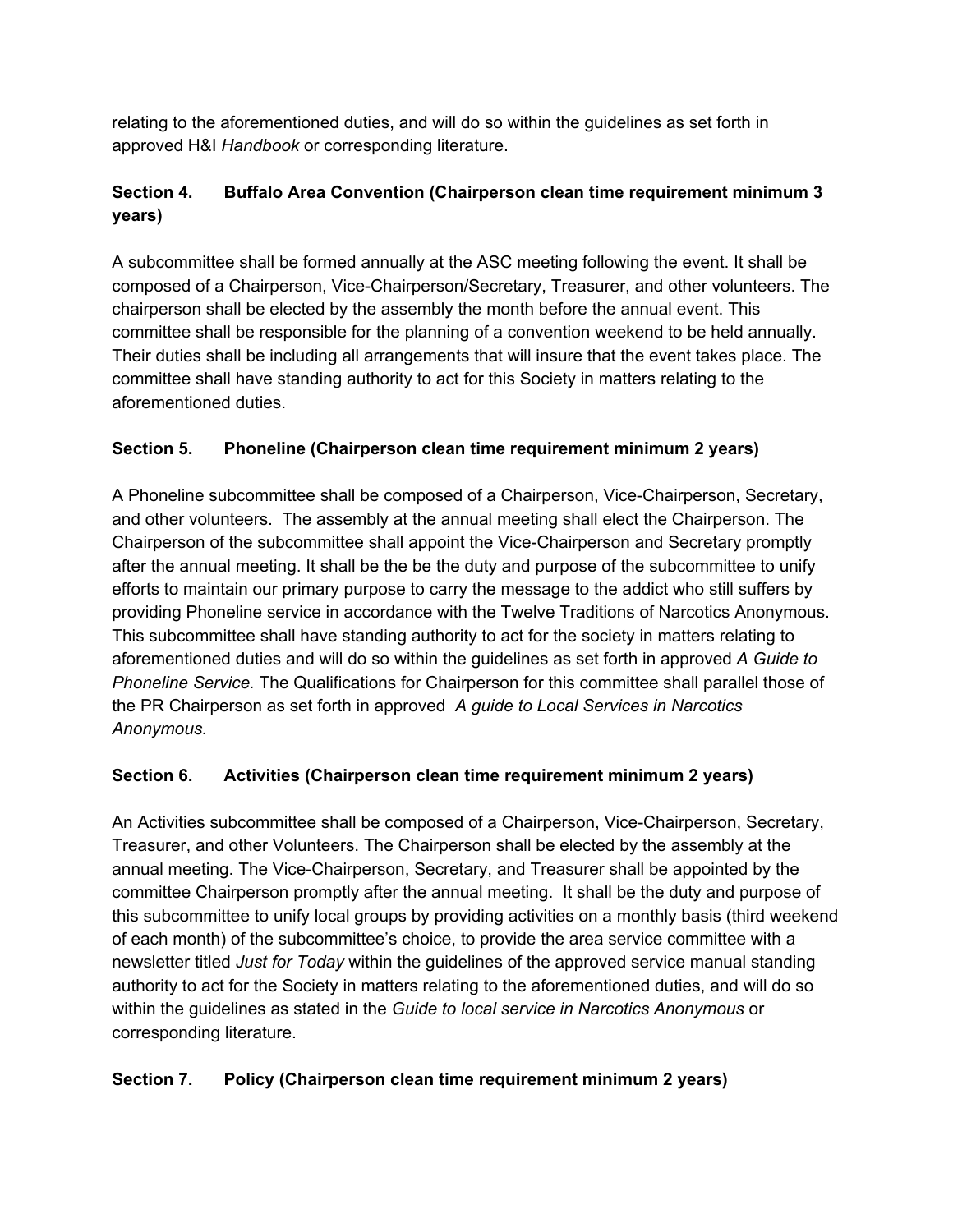A policy committee shall be composed of a Chairperson, Vice-Chairperson, Secretary, Archivist, and other volunteers. The assembly at the annual meeting shall elect the Chairperson. The committee shall promptly elect the Vice-Chiarperson, Secretary, and Archivist after the annual meeting. It shall be the duty of this committee to evaluate suggestions in conference policy or procedure and proposed changes or modifications to the service structure. It shall also be the duty of this committee to notify the assembly of any policy and/or precedents or duties and will do so within the guide set forth in *the Guide to local service in Narcotics Anonymous* or corresponding literature.

## **Section 8. Other Committees**

Such other standing committees or special committees shall be formed as the Society shall from time to time deem necessary to carry on the work of the Society. No committee shall perform any duties of another committee without previous consent from that committee's Chairperson and Society's Vice-Chairperson for review.

### **Section 9. Subcommittee Chairperson(s)**

It shall be the duty of each subcommittee Chairperson to submit a written report at each regular meeting of this Society, and an annual report at the annual meeting. These reports are to be submitted to the Society's Vice-Chairperson for review. Subcommittee reports at each ASC will be an agenda of topics and projects subcommittees will be working on at their next meeting/meetings.

### **Section 10. Special Fundraising**

Subcommittee may fundraise ONLY with prior approval of this society through the primary motion.

#### **Section 11. Budgets**

All subcommittees must submit a yearly budget promptly after the annual meeting.

#### **Section 12. Journals**

All area and subcommittee persons responsible for handling NA funds are required to maintain a ledger according to basic accounting principles. Said ledger will be provided by **Area Service body and reviewed by the Steering Committee as per the Buffalo Area Service Committee Bylaws.**

# **Article X**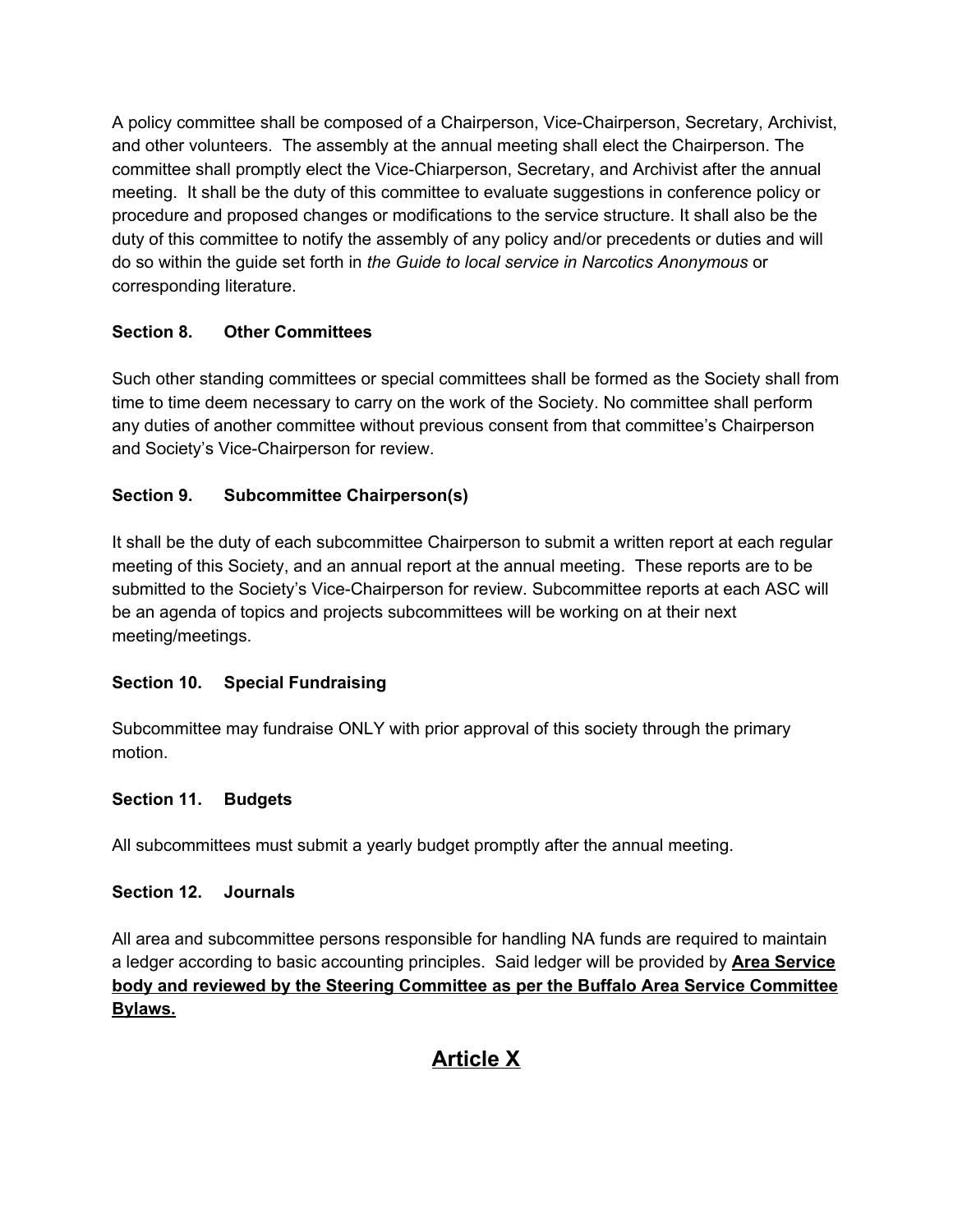# **Rules and Precedents**

**Section 1.** Order of Business at the regular meeting of this Society shall be in accordance with the approved *A Guide to Local Service in Narcotics Anonymous*

**Section 2.** Order of Business for the Annual meeting of this Society shall consist of:

- I. Open with the Serenity Prayer
- II. Traditions
- III. Minutes of the previous ASC meeting
- IV. Reports
	- A. Yearly Treasurer's report
	- B. Subcommittees
		- 1. H&I annual report
		- 2. Literature annual report
		- 3. Public Relations annual report
		- 4. Phoneline annual report
		- 5. Activities/Newsletter annual report
		- 6. Recovery in the woods annual report (meeting following annual event.)
		- 7. Policy annual report
		- 8. Meeting Schedule annual report
	- C. Chairperson's Annual Report
	- D. Regional Committee Member Annual Report
- V. Routine Business
	- A. Take Donations
	- B. Pay bills
- VI. Election of Trusted Servant Positions
	- A. Roll of voting members
	- B. Reading of duties
	- C. Election
		- 1. Area Chairperson
		- 2. Area Vice Chairperson
		- 3. Area Secretary
		- 4. Area Treasurer
		- 5. Area Alternate Treasurer
		- 6. RCM Alternate
		- 7. H&I Chairperson
		- 8. Literature Chairperson
		- 9. Public Relations Chairperson
		- 10. Phoneline Chairperson
		- 11. Activities Chairperson (with appointment of Newsletter editor)
		- 12. Policy Chairperson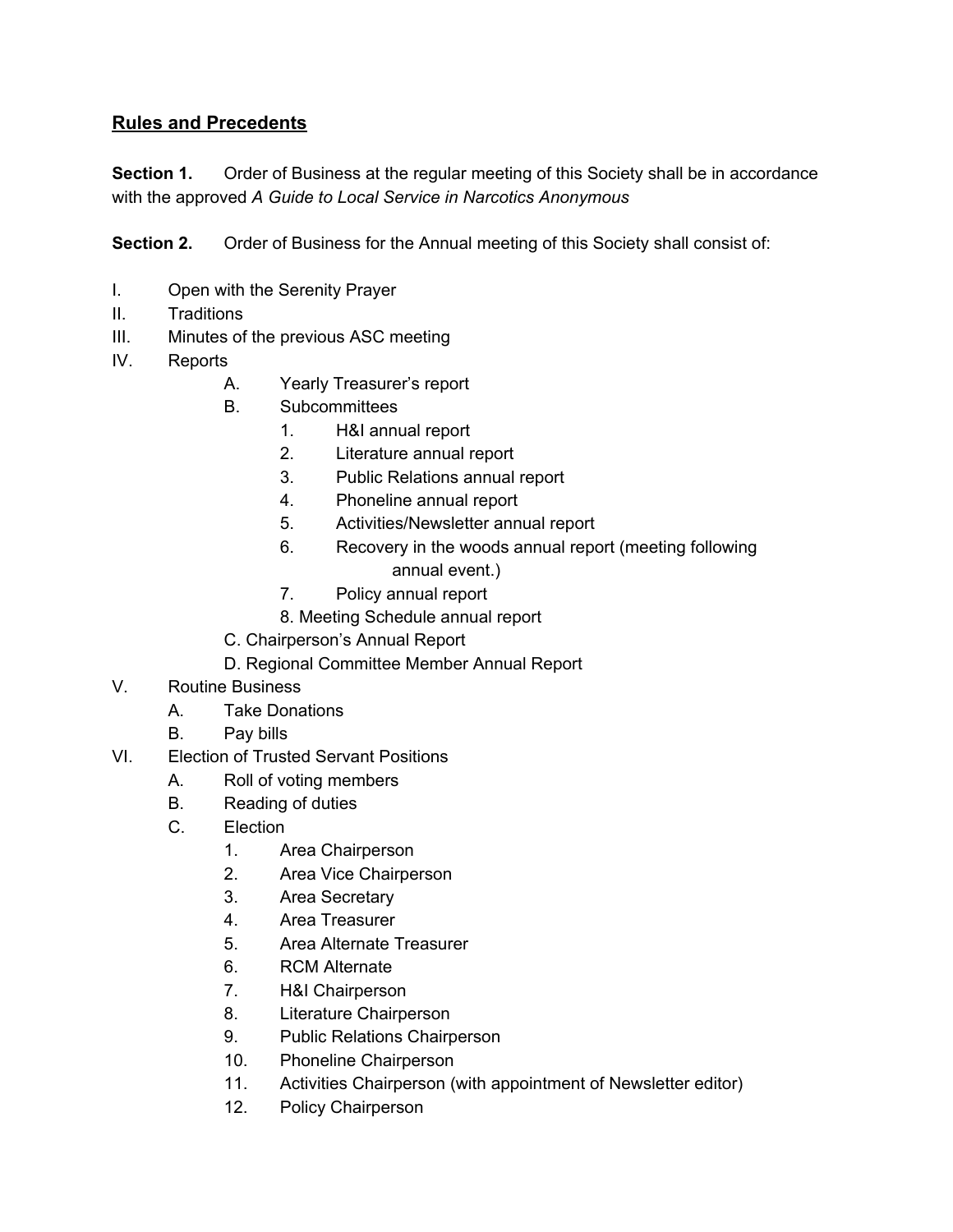- 13. Meeting Schedule Chairperson appointment by current ASC Chair
- 14. Two (2) Steering Committee GSR's from activity GSR's
- VII. Announcements
- VIII. Close

**Section 3.** Special rules for regular meeting of this Society.

**Section 3.1.** For the purpose of this Society there shall be two (2) types of motion - Primary and Secondary.

**Section 3.2.** Primary motions require a second and are motions affecting this Society and those they serve. Primary motions may be made by voting members only as described previously in these Bylaws.

**Section 3.3.** Secondary motions are motions of routine business and can be made by any members of the Society as previously mentioned in these Bylaws.

**Section 4.** Primary motions shall automatically be sent for "Group conscience" unless the majority of the voting members present decided to act immediately on motion.

**Section 5.** Group/Meetings listed on the ASC meeting schedule should attend the ASC meeting or notify the chairperson every six (6) months to assure active participation on the schedule to assure accuracy.

**Section 6.** For a Narcotics Anonymous meeting to be on the meeting list or Phoneline, that NA, meeting must follow the Twelve Steps and Twelve Traditions of Narcotics Anonymous and assure that any addict may attend those meetings that there be no requirement direct or implied for attendance and/or membership because of age, race, sexual identity, gender, creed, religion, or drugs used.

### **Section 7. BASCNA Written Policy on the Theft of NA Funds:**

Any member responsible of the the **theft** of BASCNA funds or property:

- A) Will promptly be given the opportunity for redress in front of the accusing body before punitive action is taken.
- B) Will be taken to court by BASCNA, and if full restitution is not made within 90 day, a garnishment may be placed against your wages and property.
- C) Will be removed from any elected or trusted servant positions, and be prohibited from making any new service commitments for ten (10) years after the date restitution in completed.

Any member responsible for the **mismanagement** of BASCNA funds or property: